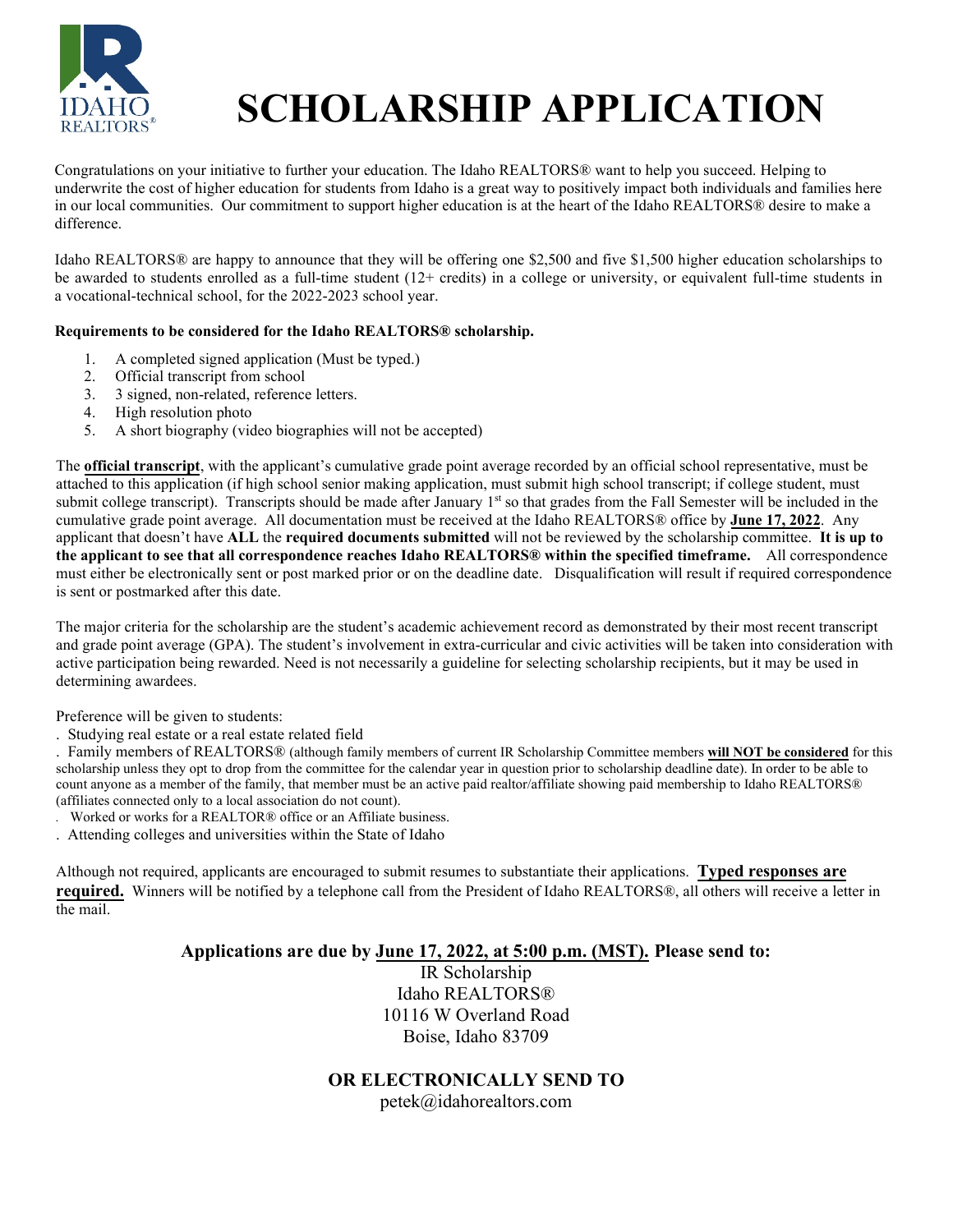| (Last, First, Middle Initial)<br>Address: National Address: National Address: National Address: National Address: National Address: National Address: National Address: National Address: National Address: National Address: National Address: National Addres |                       |
|-----------------------------------------------------------------------------------------------------------------------------------------------------------------------------------------------------------------------------------------------------------------|-----------------------|
|                                                                                                                                                                                                                                                                 |                       |
|                                                                                                                                                                                                                                                                 |                       |
| Are you, or is a relative, an active REALTOR member of the Idaho REALTORS®?<br>$Yes$ No $\qquad$                                                                                                                                                                |                       |
| If yes, please list name and relationship of each member:                                                                                                                                                                                                       |                       |
| Are you, or is a relative, an active AFFILIATE member of the Idaho REALTORS®?<br>If yes, please list name and relationship of each member:                                                                                                                      |                       |
| Have you ever worked in a REALTOR® office or for an affiliate business member?<br>$Yes$ No $\qquad$<br>If yes, please name the office or business:                                                                                                              |                       |
| <b>II. Educational Background</b><br>Name and Address of School(s)                                                                                                                                                                                              | Date(s) of Attendance |
| School you currently attend:                                                                                                                                                                                                                                    |                       |
| <b>Current College Standing:</b>                                                                                                                                                                                                                                |                       |
| □Sophomore □Junior □Senior □Graduate program or □High School Senior                                                                                                                                                                                             |                       |
| Grade Point Average _________(Attach proof of GPA)<br>NOTE: Most recent official school transcript required.                                                                                                                                                    |                       |
|                                                                                                                                                                                                                                                                 |                       |
|                                                                                                                                                                                                                                                                 |                       |
|                                                                                                                                                                                                                                                                 |                       |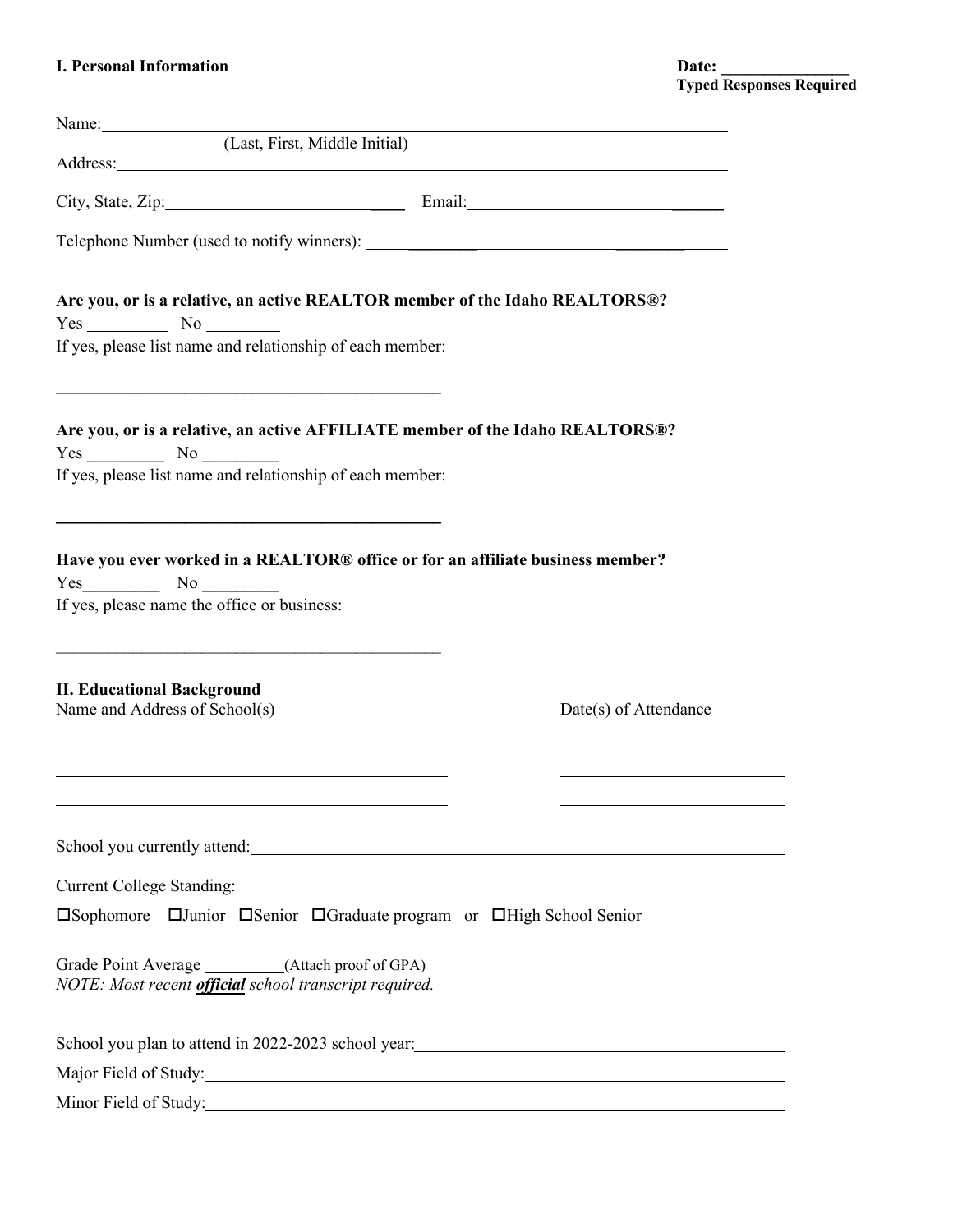#### **III. Activities** Don't be afraid to brag!

Office(s) held in class, school, or community organizations (If more space is required, you may add additional typed pages):

Participation in high school, collegiate, or community activities (You may add additional pages in a word doc, if more space is required.):

Hobbies, awards, special interests (You may add additional pages in a word doc, if more space is required.):

#### **Employment Information**

|          | Please begin with most recent employment and indicate if part-time or full-time. |
|----------|----------------------------------------------------------------------------------|
| Employer | Dates of Employment                                                              |

 $\frac{1}{2}$  $\frac{1}{2}$ 

 $\overline{\phantom{a}}$ 

Type of Work